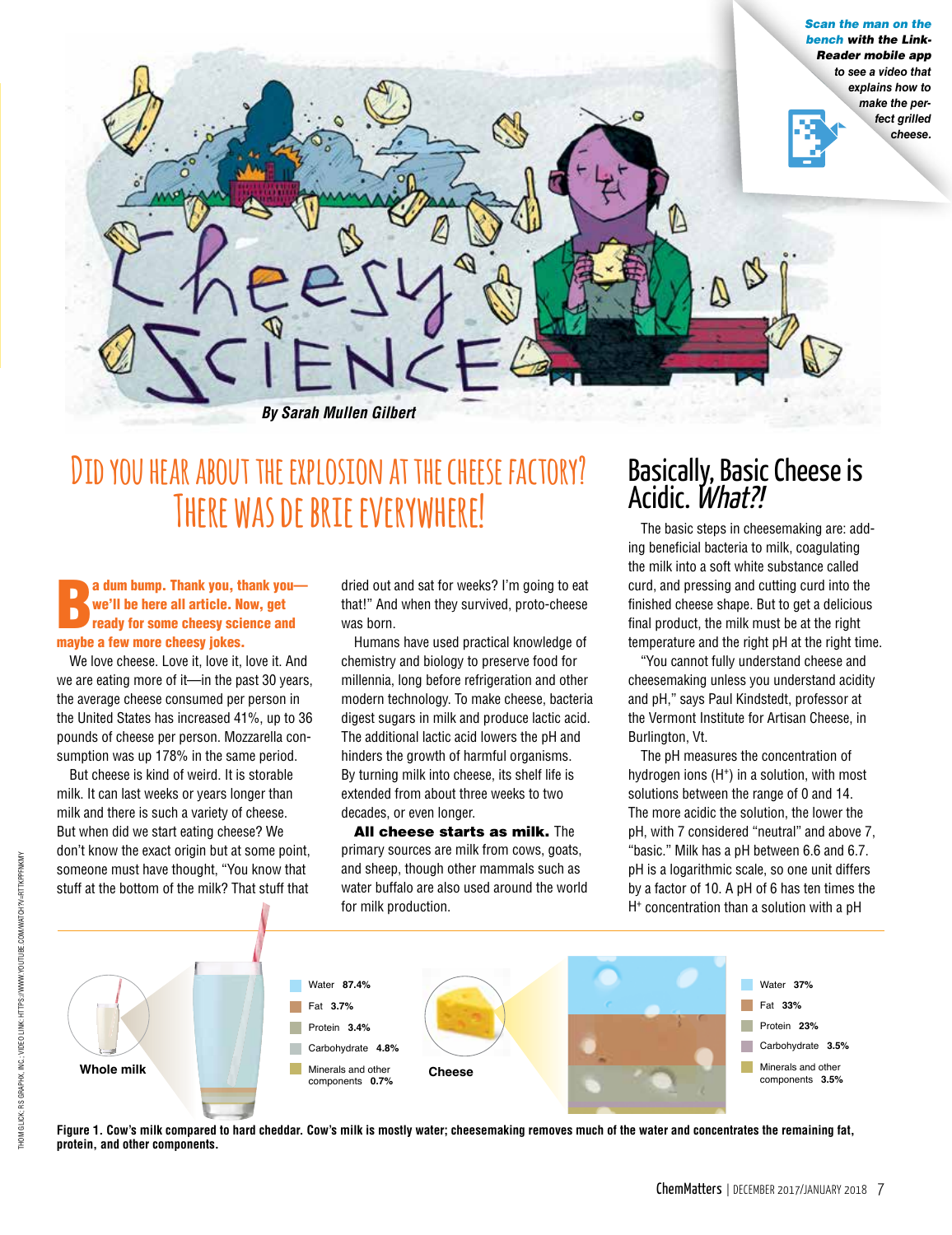of 7. This logarithmic scale is why even apparently subtle pH differences can be quite significant.

To make cheese, milk is pumped into a large tank and warmed to the right temperature. Two different bacteria are used in this process: **mesophilic** and **thermophilic bacteria.** Mesophilic bacteria grow best in moderate temperatures, typically between 20 and 45°C (68 and 113 °F). They are used to make mellow cheeses such as cheddar, gouda, and Colby. Thermophilic bacteria thrive between 45 and 122 °C (113 and 252 °F) and are used to make sharper cheeses such as Gruyère, Parmesan, and romano.

In the tank, the bacteria ferment the sugar present in milk, called lactose  $(C_{12}H_{22}O_{11})$ , into lactic acid  $(CH_3CHOHCOOH)$ , as follows:

#### **C12H22O11 + H2O** ➞ **4 CH3CHOHCOOH**

As more lactic acid is produced, the milk's pH lowers. "pH is our indicator of activity," says Jeremy Stephenson, cheesemaker at Spring Brook Farm in Reading, Vt. "When the pH changes, we know the bacteria are alive and well. By measuring the pH, we are measuring the activity of these bacteria and assuring that the fresh curd is on the right path to becoming cheese."

After the bacteria replicate and culture the milk at the optimal temperature, the milk coagulates and changes from a liquid into a firm, rubbery material. This change takes an hour or two and is possible because of the casein proteins in milk. Casein molecules aggregate into spheres called micelles. The outer layer is negatively charged, which allows the micelles to remain dispersed in liquid milk. To form cheese, the proteins must coagulate, or stick together (Fig. 2).

Soft cheeses, such as cream cheese, coagulate slowly. As bacteria produce lactic acid, the other layer of the casein micelle becomes less and less polar. The micelles begin sticking together at around pH 5.3, with full coagulation after 24 hours, at pH 4.6.

Hard cheeses, such as Colby and Swiss, require a faster coagulating phase and a firmer resulting curd, so cheesemakers add a substance called rennet. The chymosin enzyme in rennet cuts the negatively charged ends on the micelles' surfaces. No longer polar, the micelles are repelled by

## Lactose Intolerance

any lactose-intolerant people can eat aged cheese without discomfort. In the cheesemaking process, the bacterial cultures ferment milk's lactose to produce lactic acid. The longer a cheese ages, the less lactose is left over because it's been used by the bacteria. **By the time an aged cheddar or Parmesan is ready to eat, hardly any lactose remains in the cheese.**



water and begin sticking together. The micelles form chains, which extend in all directions and interlock into a three-dimensional matrix to trap the milk-fat molecules. The more acidic the milk (the lower the pH), the faster this coagulation occurs and the firmer the curd.

**Rennet is found in a calf's stomach—its fourth stomach.**  How were rennet's properties discovered? Enzymes weren't known about then. It is thought that an earlier forbear noticed that milk would prematurely curdle in containers made from calf stomach. Added pieces of dried stomach or

an extract had the same effect and a cheese innovation was made.

Bacteria have an optimum pH range that allows them to grow; a solution outside that range will prevent bacterial growth. Similarly, enzymes work best for a specific range of pH values. To create the ideal environment for rennet enzymes, Gouda and cheddar should be coagulated at pH 6.55, while optimal



**Figure 2. Casein comprises 80% of the protein in milk. The casein molecules are normally wrapped into compact spheres that are packed together with calcium and phosphate ions to form microscopic micelles. Acid causes the casein molecules to partially unfold and link with each other. The interconnected micelles form a mesh-like structure that causes the milk to gel into a semisolid.**

> **Curds result from a change in the pH levelof the milk solution.**

**Little Miss Muffet was probably eating her curds and drinking her whey... but whatever.**